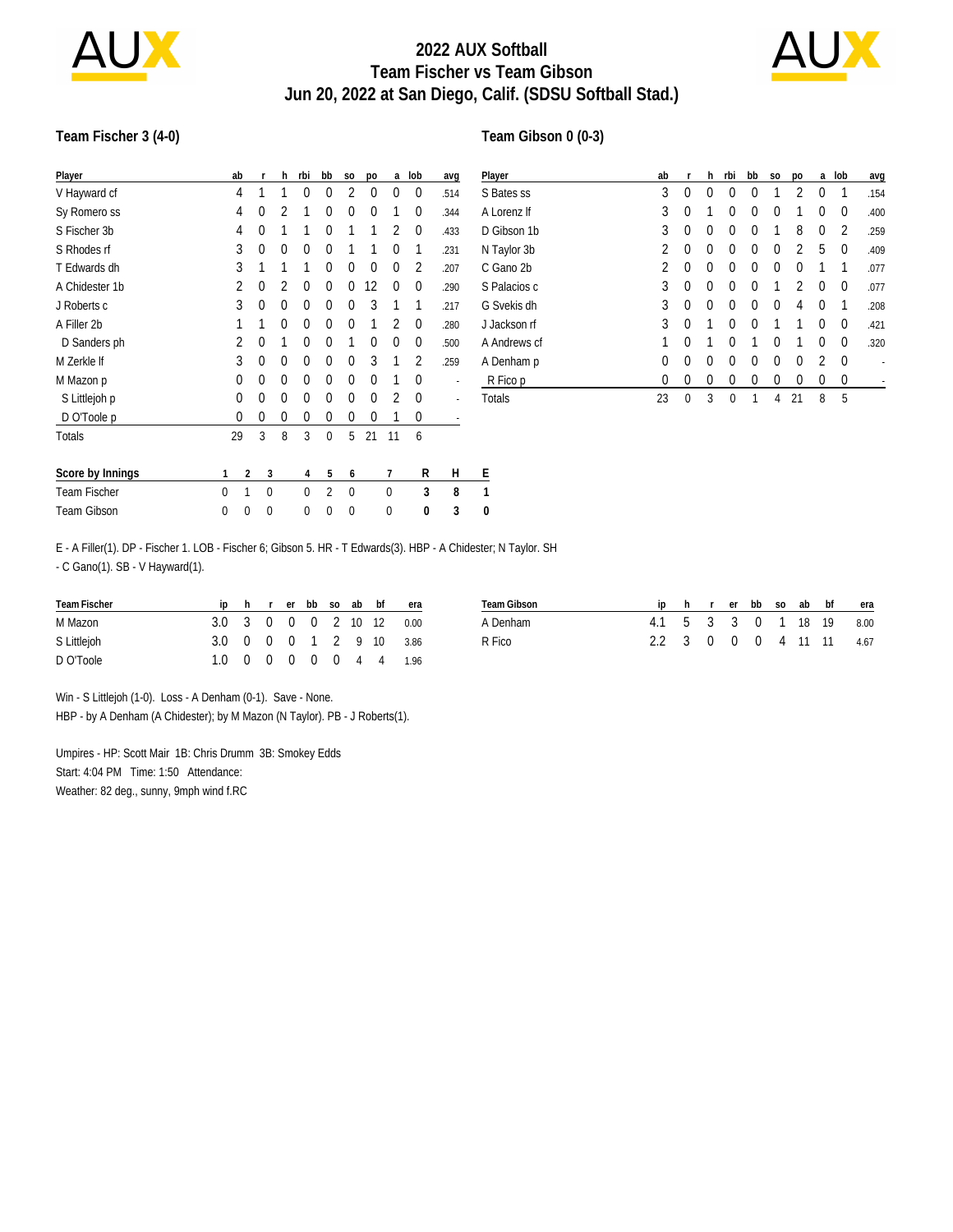

### **2022 AUX Softball Team Fischer vs Team Gibson Jun 20, 2022 at San Diego, Calif. (SDSU Softball Stad.)**



| Score by Innings |  |  |  | 1 2 3 4 5 6 7 R H E |  |  |
|------------------|--|--|--|---------------------|--|--|
| Team Fischer     |  |  |  | 0 1 0 0 2 0 0 3 8 1 |  |  |
| Team Gibson      |  |  |  | 0 0 0 0 0 0 0 0 3 0 |  |  |

Team Fischer starters: 1/cf V Hayward; 2/ss Sy Romero; 52/3b S Fischer; 6/rf S Rhodes; 12/dh T Edwards; 4/1b A Chidester; 41/c J Roberts; 70/2b A Filler; 18/lf M Zerkle; 34/p M Mazon; Team Gibson starters: 22/ss S Bates; 23/lf A Lorenz; 5/1b D Gibson; 88/3b N Taylor; 68/2b C Gano; 13/c S Palacios; 21/dh G Svekis; 24/rf J Jackson; 11/cf A Andrews; 40/p A Denham;

Team Fischer 1st - V Hayward grounded out to 3b. Sy Romero singled to left field. S Fischer reached on a fielder's choice to shortstop; Sy Romero out at second ss unassisted. S Rhodes lined out to rf to right center. 0 runs, 1 hit, 0 errors, 1 LOB.

Team Gibson 1st - S Bates struck out swinging, out at first c to 1b. A Lorenz grounded out to 2b. D Gibson grounded out to 1b unassisted. 0 runs, 0 hits, 0 errors, 0 LOB.

Team Fischer 2nd - T Edwards homered down the rf line, RBI. A Chidester hit by pitch. J Roberts grounded out to 2b; A Chidester advanced to second. A Filler popped up to 3b. M Zerkle grounded out to p. 1 run, 1 hit, 0 errors, 1 LOB.

Team Gibson 2nd - N Taylor hit by pitch. C Gano grounded out to p, SAC, bunt; N Taylor advanced to second. N Taylor advanced to third on a passed ball. S Palacios flied out to lf. G Svekis grounded out to 3b. 0 runs, 0 hits, 0 errors, 1 LOB.

Team Fischer 3rd - V Hayward struck out looking. Sy Romero flied out to lf to left center. S Fischer grounded out to 3b. 0 runs, 0 hits, 0 errors, 0 LOB.

Team Gibson 3rd - J Jackson singled to left center. A Andrews singled to catcher, bunt; J Jackson advanced to second. S Bates hit into double play lf to 2b; J Jackson out on the play. A Lorenz singled up the middle; A Andrews advanced to third. D Gibson struck out looking. 0 runs, 3 hits, 0 errors, 2 LOB.

Team Fischer 4th - S Rhodes fouled out to 3b. T Edwards grounded out to c unassisted, interference. A Chidester singled to shortstop. J Roberts flied out to cf to left center. 0 runs, 1 hit, 0 errors, 1  $LOB$ .

Team Gibson 4th - S Littlejoh to p for M Mazon. N Taylor grounded out to p. C Gano flied out to lf. S Palacios struck out looking. 0 runs, 0 hits, 0 errors, 0 LOB.

Team Fischer 5th - D Sanders pinch hit for A Filler. D Sanders singled through the right side. A Filler to 2b for D Sanders. M Zerkle grounded out to p; A Filler advanced to second. V Hayward singled to pitcher; A Filler advanced to third. S Palacios to dh. G Svekis to c. R Fico to p for A Denham. V Hayward stole second. Sy Romero singled through the left side, advanced to second on the throw, RBI; V Hayward advanced to third; A Filler scored. S Fischer singled to right center, RBI; Sy Romero advanced to third; V Hayward scored. S Rhodes struck out looking. T Edwards grounded out to 3b. 2 runs, 4 hits, 0 errors, 2 LOB.

Team Gibson 5th - G Svekis grounded out to ss. J Jackson grounded out to 1b unassisted. A Andrews walked. S Bates grounded out to p. 0 runs, 0 hits, 0 errors, 1 LOB.

Team Fischer 6th - A Chidester singled to right field. J Roberts grounded out to 3b; A Chidester advanced to second. D Sanders pinch hit for A Filler. D Sanders struck out looking. M Zerkle reached on a fielder's choice to shortstop; A Chidester out at second ss unassisted. 0 runs, 1 hit, 0 errors, 1 LOB.

Team Gibson 6th - A Filler to 2b for D Sanders. D O'Toole to p for S Littlejoh. A Lorenz reached on a fielding error by 2b, advanced to second. D Gibson grounded out to 3b. N Taylor fouled out to 3b. C Gano grounded out to p. 0 runs, 0 hits, 1 error, 1 LOB.

Team Fischer 7th - V Hayward struck out swinging. Sy Romero grounded out to 3b. S Fischer struck out swinging. 0 runs, 0 hits, 0 errors, 0 LOB.

Team Gibson 7th - S Littlejoh to p for D O'Toole. S Palacios grounded out to 2b. G Svekis flied out to rf. J Jackson struck out looking. 0 runs, 0 hits, 0 errors, 0 LOB.